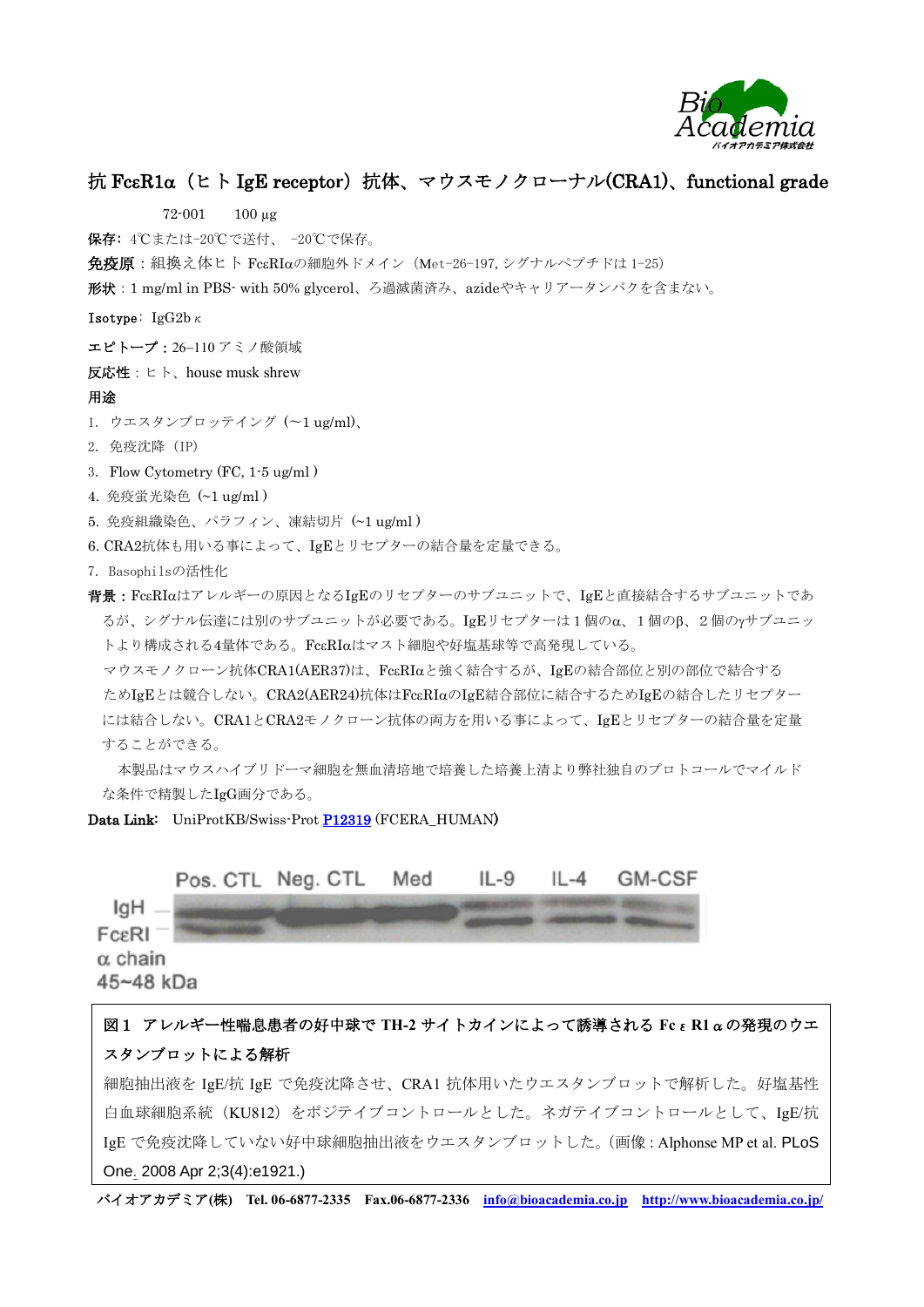



図2小腸組織切片の **Fc**ε**R**αの免疫組織染色 FcεR1αは癌患者の小腸の膜と細胞質に検出 される。**(**画像**:** Untersmayr E et al. (2010) PLoS ONE 5(2): e9023.)



|         | 図3 ヒト癌細胞系統 Cao2/TC' 細胞の Fc ε R1 α                   |
|---------|-----------------------------------------------------|
|         | 免疫蛍光染色像                                             |
|         | 増殖期だけに Cao2/TC'細胞に FcεRI αは多量に発                     |
|         | 現している〈赤色)。核はDAPIで染色(ブルー)。                           |
|         | (画像: Untersmayr E et al. $(2010)$ PLoS ONE $5(2)$ : |
| e9023.) |                                                     |
|         |                                                     |



図4 CRA1及びCRA2抗体を用いた細胞染色による Flow-Cytometry 解析 1.CHO/αβγ (1x105) 細胞にCRA1又はCRA2 抗体 を添加、室温で20分反応させる。 2. PBSで洗浄。 3. anti-mouse IgG goat antibody (FITC標識)を 添加し室温で20分反応させる。 4. PBSで洗浄。 5. 洗浄した細胞をFACSで解析。

文献: 本抗体は以下の論文で使われた。

1. Suzuki K. et al. The Fc receptor (FcR) *γ* subunit is essential for IgE-binding activity of cell-surface expressed chimeric receptor molecules constructed from human high-affinity IgE receptor (Fc*ε*RI) *α* and FcR*γ* subunits. [Mol](http://www.ncbi.nlm.nih.gov/pubmed/?term=The+Fc+receptor+(FcR)+%CE%B3+subunit+is+essential+for+IgE-binding+activity)  [Immunol.](http://www.ncbi.nlm.nih.gov/pubmed/?term=The+Fc+receptor+(FcR)+%CE%B3+subunit+is+essential+for+IgE-binding+activity) 1998 Apr;35(5):259-70. **WB,IP (human)**

バイオアカデミア**(**株**) Tel. 06-6877-2335 Fax.06-6877-2336 [info@bioacademia.co.jp](mailto:info@bioacademia.co.jp) <http://www.bioacademia.co.jp/>**